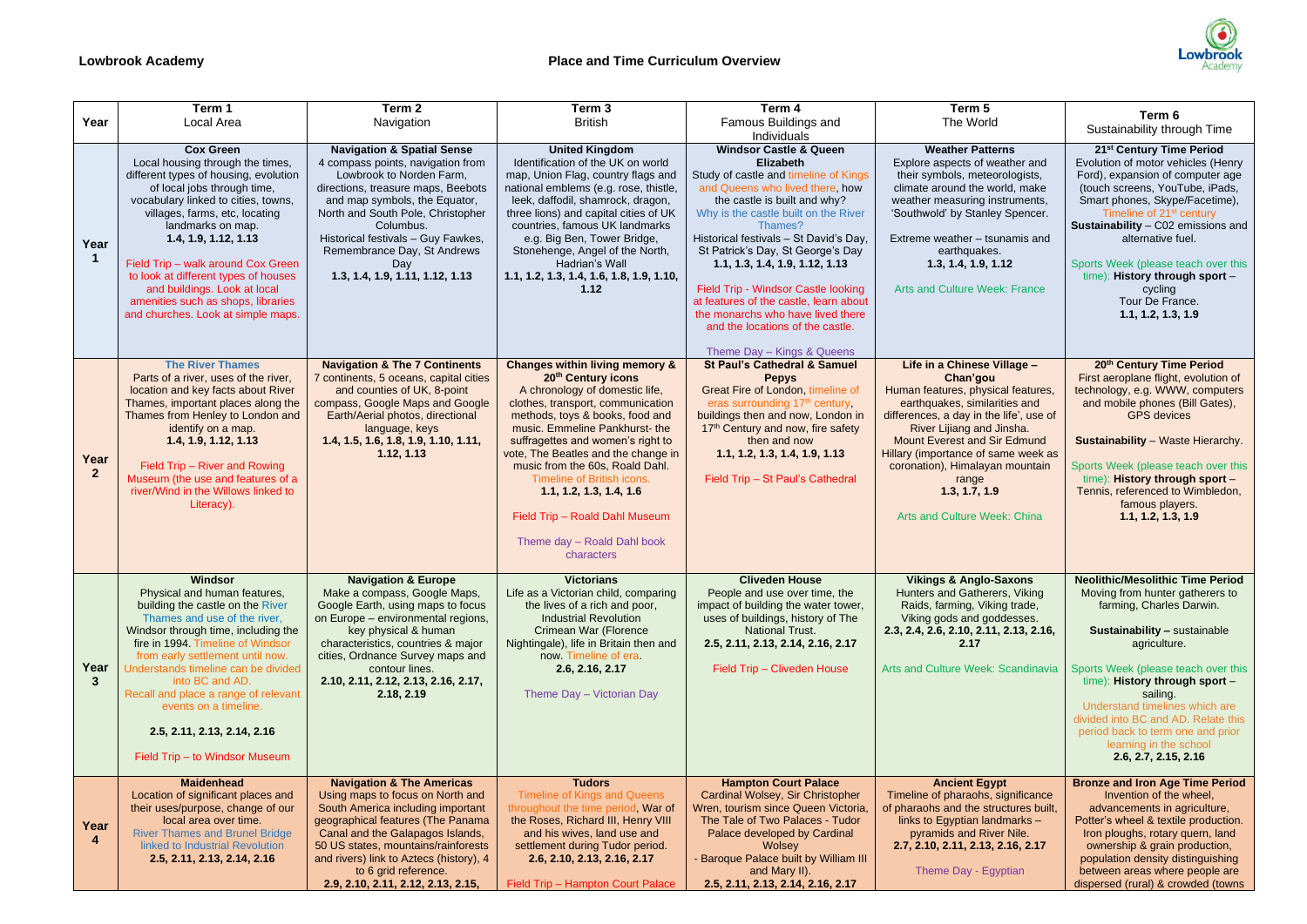|                                                                                                                                                                                                                                                                                                                                                                                                                                                                                                                                                                                                                                                                       | Lowbrook                                                                                                                                                                                                                                                                                                                                                                                                                                                                                                                                                                                                                                                                                                                                                                                                                           |
|-----------------------------------------------------------------------------------------------------------------------------------------------------------------------------------------------------------------------------------------------------------------------------------------------------------------------------------------------------------------------------------------------------------------------------------------------------------------------------------------------------------------------------------------------------------------------------------------------------------------------------------------------------------------------|------------------------------------------------------------------------------------------------------------------------------------------------------------------------------------------------------------------------------------------------------------------------------------------------------------------------------------------------------------------------------------------------------------------------------------------------------------------------------------------------------------------------------------------------------------------------------------------------------------------------------------------------------------------------------------------------------------------------------------------------------------------------------------------------------------------------------------|
| Arts and Culture Week: Egypt                                                                                                                                                                                                                                                                                                                                                                                                                                                                                                                                                                                                                                          | & cities), the terms urban, suburban                                                                                                                                                                                                                                                                                                                                                                                                                                                                                                                                                                                                                                                                                                                                                                                               |
|                                                                                                                                                                                                                                                                                                                                                                                                                                                                                                                                                                                                                                                                       | and rural.                                                                                                                                                                                                                                                                                                                                                                                                                                                                                                                                                                                                                                                                                                                                                                                                                         |
| Field Trip - Kew Gardens                                                                                                                                                                                                                                                                                                                                                                                                                                                                                                                                                                                                                                              | <b>Sustainability - Pollution of global</b><br>water systems through textile<br>industry.                                                                                                                                                                                                                                                                                                                                                                                                                                                                                                                                                                                                                                                                                                                                          |
|                                                                                                                                                                                                                                                                                                                                                                                                                                                                                                                                                                                                                                                                       | Sports Week (please teach over this<br>time): History through sport -<br>football.<br>2.1, 2.15, 2.16                                                                                                                                                                                                                                                                                                                                                                                                                                                                                                                                                                                                                                                                                                                              |
| India                                                                                                                                                                                                                                                                                                                                                                                                                                                                                                                                                                                                                                                                 | <b>Early Islamic Civilisation Time</b>                                                                                                                                                                                                                                                                                                                                                                                                                                                                                                                                                                                                                                                                                                                                                                                             |
| Geographical and historical<br>aspects(Name and locate the key<br>features and<br>historical events in India.)<br>, culture and customs of Indians,<br>Himalayan Mountains - how are<br>mountains formed, physical features<br>of a mountain including the peak.<br>Ask and respond to concerning<br>Gandhi and the<br>notion of Passive Resistance. Use<br>of atlases to find the population and<br>climate. Use documents, printed<br>sources, the<br>internet, databases, pictures,<br>photos,<br>music, artefacts, historic buildings,<br>and<br>visits to collect information about the<br>past.<br>2.9, 2.10, 2.11, 2.13, 2.16, 2.17<br>Arts and culture: India | <b>Period</b><br>Baghdad AD 900, Mesopotamia, the<br>building of Baghdad, dark age or<br>golden age, the House of Wisdom,<br>The Mongol attack in 1258.<br>Examine and make comparisons<br>between Florence Nightingale and<br>Rufaida Al-Aslamia<br>Describe events using words and<br>phrases such as: century, decade,<br>BC,<br>AD, after, before, during,<br>Mesopotamia,<br>Romans, Victorians, Victorians, era,<br>period. Place the work of Rufaida<br>Al Aslamia in historical context<br>622AD<br>(Compare to Florence Nightingale<br>and<br>the Crimean war 1853).<br>Sustainability - habitats destroyed<br>by housing developments.<br>Use documents, printed sources,<br>the<br>internet, databases, pictures,<br>photos,<br>music, artefacts, historic buildings,<br>and<br>visits to collect information about the |
|                                                                                                                                                                                                                                                                                                                                                                                                                                                                                                                                                                                                                                                                       | past.<br>Did the same happen to the hanging<br>gardens of Babylon?                                                                                                                                                                                                                                                                                                                                                                                                                                                                                                                                                                                                                                                                                                                                                                 |
|                                                                                                                                                                                                                                                                                                                                                                                                                                                                                                                                                                                                                                                                       | Sports Week (please teach over this<br>time): History through sport -<br>Boxing                                                                                                                                                                                                                                                                                                                                                                                                                                                                                                                                                                                                                                                                                                                                                    |
|                                                                                                                                                                                                                                                                                                                                                                                                                                                                                                                                                                                                                                                                       | 2.9, 2.16, 2.17, 2.18                                                                                                                                                                                                                                                                                                                                                                                                                                                                                                                                                                                                                                                                                                                                                                                                              |
| <b>Ancient Greece</b><br><b>Extent of the Greek Empire created</b>                                                                                                                                                                                                                                                                                                                                                                                                                                                                                                                                                                                                    | <b>Medieval Time Period</b><br>Timeline- the medieval period, the                                                                                                                                                                                                                                                                                                                                                                                                                                                                                                                                                                                                                                                                                                                                                                  |
| by Alexander the Great. Olympic<br>Games and its origins in Olympia.                                                                                                                                                                                                                                                                                                                                                                                                                                                                                                                                                                                                  | Feudal system and Magna Carta.<br>Warfare and medieval castles,                                                                                                                                                                                                                                                                                                                                                                                                                                                                                                                                                                                                                                                                                                                                                                    |
| The importance of deities,                                                                                                                                                                                                                                                                                                                                                                                                                                                                                                                                                                                                                                            | Knights, Windsor castle, The War of                                                                                                                                                                                                                                                                                                                                                                                                                                                                                                                                                                                                                                                                                                                                                                                                |
| especially Zeus and the relevance                                                                                                                                                                                                                                                                                                                                                                                                                                                                                                                                                                                                                                     | the Roses, The Battle of Hasting,                                                                                                                                                                                                                                                                                                                                                                                                                                                                                                                                                                                                                                                                                                                                                                                                  |
| of Olive Leaf Wreaths. Democracy<br>in Ancient Greece and impact on                                                                                                                                                                                                                                                                                                                                                                                                                                                                                                                                                                                                   | Doomsday book, The invention of<br>the printing press Johannes                                                                                                                                                                                                                                                                                                                                                                                                                                                                                                                                                                                                                                                                                                                                                                     |
| modern world. Understand what<br>curriculum was like in Ancient                                                                                                                                                                                                                                                                                                                                                                                                                                                                                                                                                                                                       | Gutenberg                                                                                                                                                                                                                                                                                                                                                                                                                                                                                                                                                                                                                                                                                                                                                                                                                          |
| Greece. Who was eligible for<br>education? School life for boys and                                                                                                                                                                                                                                                                                                                                                                                                                                                                                                                                                                                                   | Timeline- the medieval period                                                                                                                                                                                                                                                                                                                                                                                                                                                                                                                                                                                                                                                                                                                                                                                                      |
| home education for girls.<br>Great Thinkers, their area of                                                                                                                                                                                                                                                                                                                                                                                                                                                                                                                                                                                                            | Sports Week (please teach over this<br>time): History through sport -                                                                                                                                                                                                                                                                                                                                                                                                                                                                                                                                                                                                                                                                                                                                                              |

Human Geography along the River Thames, change in population density, Mountain Ranges around

**Lowbrook Academy Place and Time Curriculum Overview** Field Trip – Brunel Bridge **2.16, 2.17, 2.18 Arts and Culture Week: Egyptian Arts and Culture Week: Egyptian Arts and Culture Week: Egyptian Arts and Culture Week: Egyptian Arts and Culture Week: Egyptian Arts and Cultur**  $Field$  Trip – Kew **Year 5 The River Thames**  Source of the River Thames, erosion and deposition, geographical features along the river, features of river basins – springs, mountain streams, channels, lakes, estuaries, coastline, comparison of Thames to other major UK and world rivers **2.5, 2.11, 2.13, 2.14, 2.16** Field Trip – River and Rowing Museum **Navigation & Famous Explorers** Use the eight points of a compass to build knowledge of the UK and the wider world on a map. Use four and six figure grid references to build knowledge of the UK and wider world. Use atlases to locate places using latitude and longitude references (up to 4 figure coordinates) Explorers – Ernest Shackleton and Captain Scott, Arctic and Antarctic Circle (human and physical features, imaginary lines and boundaries), transportation aids in GPS, Strava, etc. How do we remember? - Remembrance Day assembly **2.9, 2.11, 2.12, 2.13, 2.15, 2.16, 2.17, 2.18 WW1** Analyse a range of different primary and secondary resources and summarise the behaviour and beliefs of people. Evaluate the usefulness of Primary and Secondary resources Compare maps with aerial photographs analyse their use now and in WW1. Use documents, printed sources, the internet, databases, pictures, photos, music, artefacts, historic buildings, and visits to collect information about the past. Causes of the War, the Western Front, the Home Front, the end of the War, Treaty of Versailles, Technological advances in WW1. Timelines up to WW1 **2.6, 2.10, 2.13, 2.16, 2.17 Roman Empire, The Colosseum & Julius Caesar** Analyse a range of different primary and secondary resources and summarise the behaviour and belief of people. Use documents, printed sources, the internet, databases, pictures, photos, music, artefacts, historic buildings, and visits to collect information about the past. Ancient Roman buildings(Colosseum), roads, architecture, power of the Roman army, Hadrian's Wall, Romanisation, climate of the Mediterranean Timeline of Julius Caesar **2.2, 2.11, 2.13, 2.14, 2.16, 2.17** Theme Day - Romans **India** Geographical and aspects(Name and k features a historical events , culture and custom Himalayan Mountair mountains formed, phy of a mountain includi Ask and respond to Gandhi and notion of Passive Rest of atlases to find the p climate. Use docum sources, the internet, databases photos, music, artefacts, histo and visits to collect informa past. **2.9, 2.10, 2.11, 2.13, 2.16, 2.17** Arts and cultur **Year 6 Rivers and Canals** Trade and development of British Empire in 19th Century, import/export, Introduction to canals and how they work, Grand Union canal history and its uses, change of use of canal systems since 1700s, Suez Canal history and its uses, Compare Grand Union Canal and Suez Canal. (Canal River Trust) **Navigation & Time Zones** Ordnance Survey, Time Zones, GMT, 180° line (International Date Line), Tropics, latitude and longitude, scale on a map, straight line navigation, biomes, bad elf GPS, Following OS map, plotting routes Remembrance Day assembly **2.10, 2.11, 2.12, 2.13, 2.15, 2.16, 2.17, 2.18 WW2 and Aftermath** The outbreak of war, evacuation, rationing, the role of women. Study on Alan Turing The holocaust, Battle of France, Battle of Britain, The Blitz, Dunkirk, Pearl Harbour, Dambusters Raid, Battle of the Bulge, D-Day, VE Day, atomic bomb Timelines 1918 – current day **Houses of Parliament & Famous Prime Ministers** e.g. Winston Churchill (WW2), Margaret Thatcher (First woman), Tony Blair (War in Iraq), Theresa May (Brexit), significance of HP as a government building, roles of MPs, planning and delivering debates, the voting system and current issues e.g. Brexit **2.5, 2.11, 2.13, 2.14, 2.16, 2.17 Ancient Gre** Extent of the Greek E by Alexander the Great Games and its origins The importance of especially Zeus and of Olive Leaf Wreaths in Ancient Greece and modern world. Unde curriculum was like Greece. Who was

**2.6, 2.10, 2.13, 2.16, 2.17**